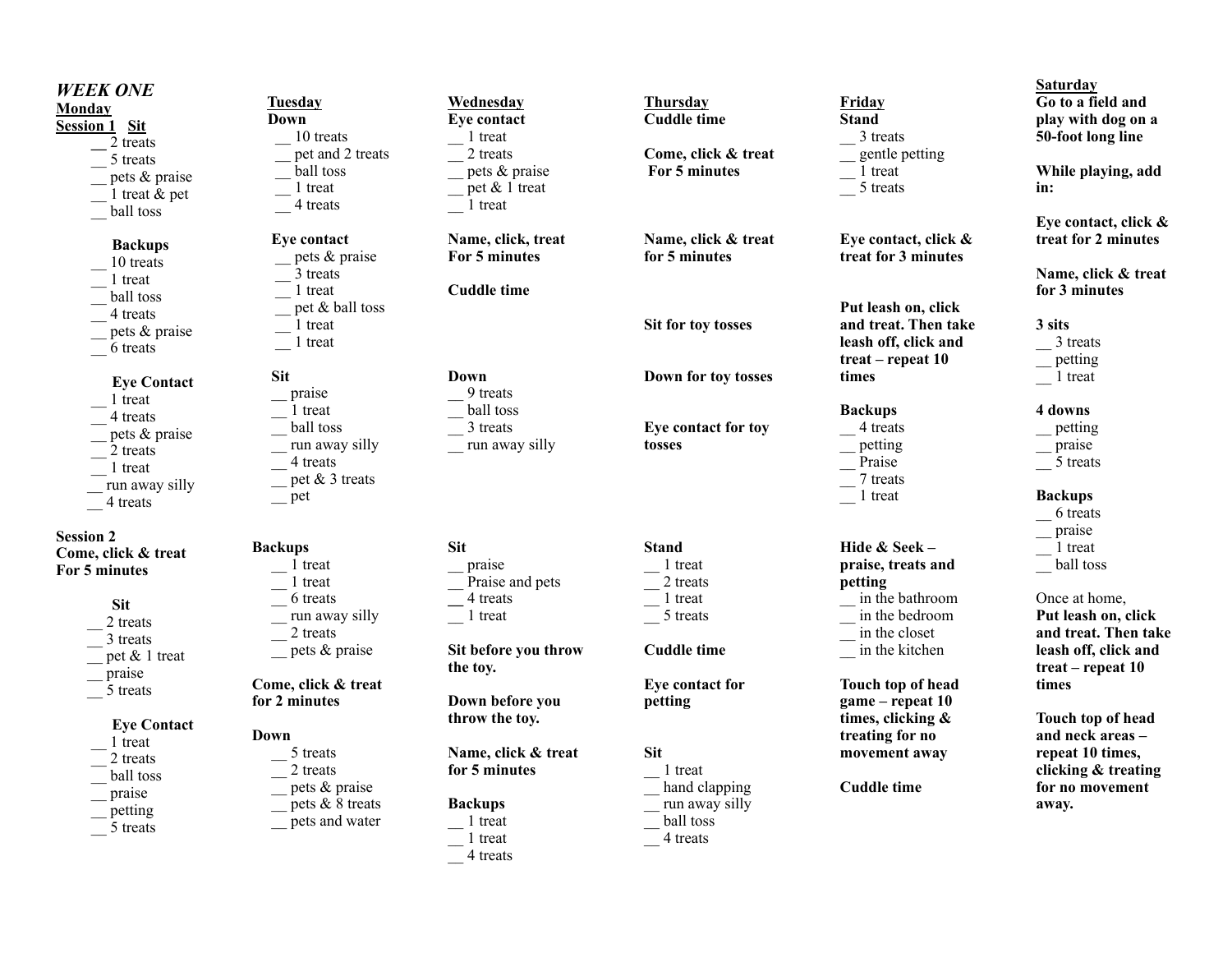# *WEEK TWO*  **Monday**

# **Session 1 Sit**

 **\_\_** 1 treats \_\_ 7 treats \_\_ pets & praise 1 treat  $\&$  pet \_\_ ball toss

#### **Stand stay**

- 1 second 2 seconds
- \_\_ 3 seconds
- \_\_ 4 seconds
- \_\_ 5 seconds
- \_\_ 6 seconds

# **Eye Contact**

- \_\_ 1 treat \_\_ 1 treat pets & praise
- 2 treats
- $\frac{1}{2}$  treat
- run away silly
- \_\_ 4 treats

# **Come, click & treat For 5 minutes**

#### **Stand w/touching**

 \_\_ 1 treats 2 treats \_\_ pet & 1 treat \_\_ praise  $\frac{1}{2}$  5 treats

**Name, click & treat for 3 minutes** 

#### **Tuesday Down** \_\_ 10 treats \_\_ pet and 2 treats \_\_ ball toss

 \_\_ 1 treat \_\_ 4 treats

# **Down stay**  \_\_ 3 seconds

\_\_ 3 seconds

**play for 4 minutes**

# **Down stay**

 $\frac{1}{2}$  seconds \_\_ 8 seconds \_\_ 4 seconds  **Sit** \_\_ praise \_\_ 1 treat \_\_ ball toss run away silly \_\_ 4 treats  $\equiv$  pet & 3 treats \_\_ pet

## **Backups w/ distractions** \_\_ 4 treats 2 treat \_\_ 6 treats run away silly  $\frac{2}{1}$  treats \_\_ pets & praise

**Come, click & treat for 2 minutes** 

#### **Wednesday Throw the cookie game** \_\_ 10 treats  $\frac{12 \text{ treats}}$ \_\_ pets & praise  $\equiv$  pet & 1 treat \_\_ 7 treats

**Down stay**  \_\_4 seconds \_\_6 seconds \_\_10 seconds

**Name, click, treat For 5 minutes**

# **Stand for touching**

 $-$ <sup>4</sup> treats  $\frac{1}{2}$  3 treats  $\frac{1}{2}$  5 treats

**Sit for toy tosses**

#### **Eye contact for toy tosses**

- **Sit**
- \_\_ praise Praise and pets **\_\_** 4 treats  $\frac{1}{2}$  1 treat \_\_run away silly

# **Practice door etiquette**

**Practice food bowl etiquette**

**Name, click & treat for 5 minutes**

# **Thursday Eye contact**   $\frac{1}{1}$  treat \_\_ petting

praise \_\_8 treats

**Come, click & treat For 5 minutes**

#### **Throw the cookie game**  $-6$  treats  $\frac{1}{2}$  8 treats \_\_10 treats petting & 11 treats

**Cuddle time**

# **Down stay**

\_\_6 seconds  $-10$  seconds  $\overline{\phantom{a}}$  15 seconds

## **Eye contact for toy tosses**

# **Stand stay**

1 treat 2 treats  $\frac{1}{1}$  treat  $\frac{1}{2}$  5 treats

**Cuddle time** 

**Eye contact for petting**

**Put leash on, click and treat. Then take leash off, click and treat – repeat 10 times** 

## **Friday Sit stays**   $-$  10 seconds  $-$  18 seconds \_\_ 18 seconds

**Eye contact, click & treat for 3 minutes** 

**Put leash on, click and treat. Then take leash off, click and treat – repeat 10 times** 

**Backups w/ distractions**  $-4$  treats \_\_ petting \_\_ run away silly \_\_ 7 treats \_\_ 1 treat

### **Hide & Seek – praise, treats and petting**

\_\_ in the bathroom \_\_ in the bedroom \_\_ in the closet \_\_ in the kitchen

**Touch top of head game – repeat 10 times, clicking & treating for no movement away** 

**Cuddle time** 

**Play fetch for eye contact, sits and downs**

#### **Saturday Go to a field and play with dog on a 50-foot long line**

**While playing, add in:**

**The two toy game and the two tug game. Be sure to play by your rules.**

**Name, click & treat for 3 minutes**

**Backups or perhaps loose leash walking if your dog is focused on you.**

**Teach your dog how to shake paw**

**Pivot to heel**  $-$  5 steps  $-$  10 steps  $-$  8 steps

Once at home, **Put leash on, click and treat. Then take leash off, click and treat – repeat 10 times**

**Cuddle time**